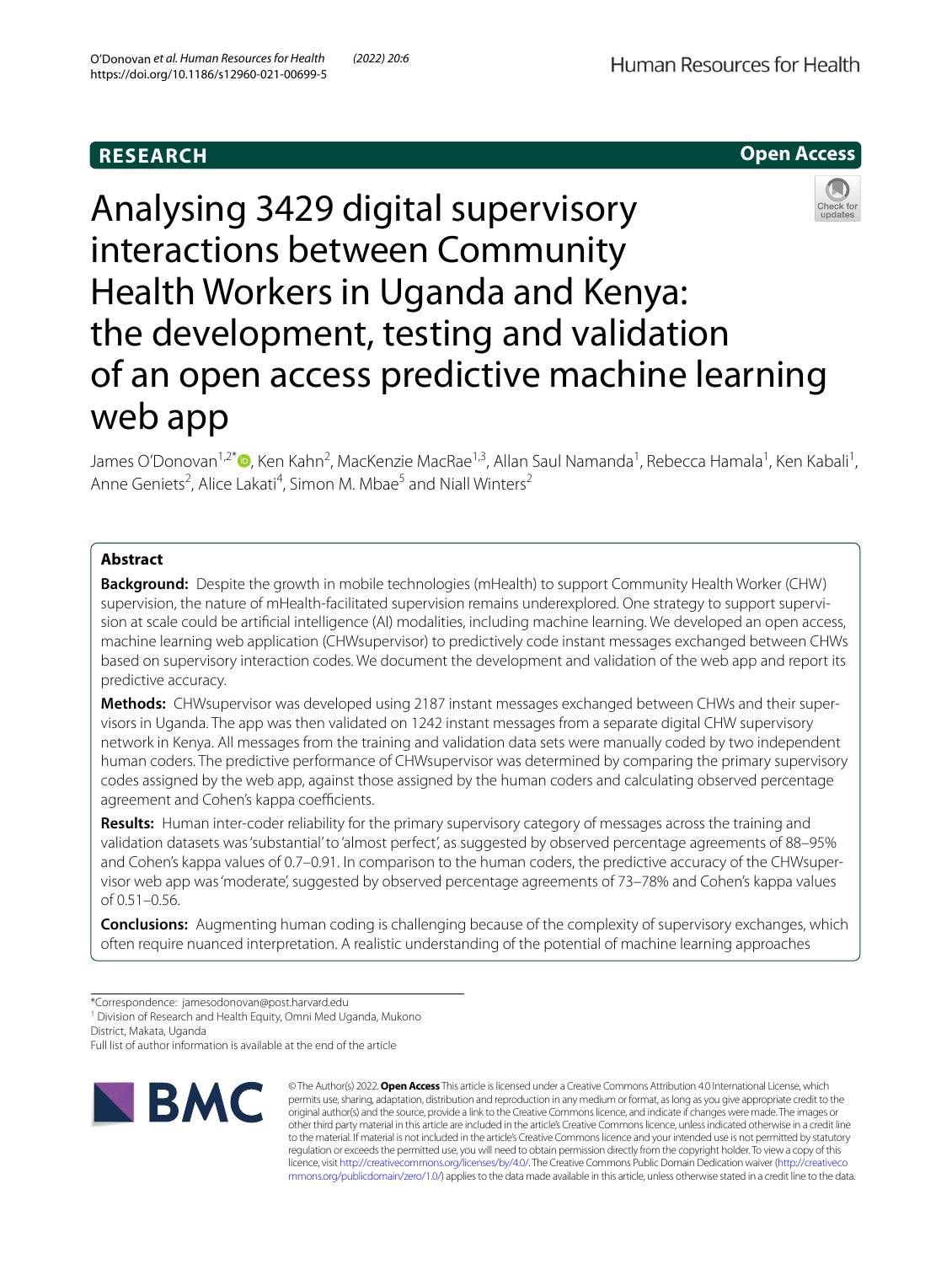should be kept in mind by practitioners, as although they hold promise, supportive supervision still requires a level of human expertise. Scaling-up digital CHW supervision may therefore prove challenging.

*Trial registration*: This was not a clinical trial and was therefore not registered as such.

**Keywords:** Machine learning, Artifcial intelligence, Supervision, Community Health Worker, Digital Health, Training

# **Background**

By 2030 The World Health Organization (WHO) estimates there will be a global shortage of 18 million health workers, which will be most pronounced in countries defned as low- or middle-income (LMIC) [[1\]](#page-7-0). To address this gap in human resources for health, Community Health Workers (CHWs) have been trained to deliver primary healthcare services [\[2\]](#page-7-1), especially in remote or rural communities.

Although there is no fxed defnition for a CHW, the term is generally used as an umbrella description for groups of "…paraprofessionals or lay individuals with an in-depth understanding of the community, culture and language, who have received standardised job-related training of a shorter duration than health professionals and whose primary goal is to provide culturally appropriate health services to the community" [\[3\]](#page-7-2).

In 2010, a report from the WHO stated that supervision is one of the "weakest links in CHW program(me) s" [[4\]](#page-7-3), for reasons including a shortage of supervisors and poorly designed programmes. As a result, the use of mobile technologies (mHealth) has been proposed as one way to address these challenges [\[5,](#page-7-4) [6\]](#page-7-5) and in 2018 a \$100 million fund was announced at The World Economic Forum to support mHealth-facilitated training and supervision of 50,000 CHWs across sub-Saharan Africa [[7\]](#page-7-6). Yet, from a pedagogical perspective, the evidence regarding the use of mHealth to support CHW supervision is weak. A systematic scoping review by Winters et al. found that of 24 studies which described the use of mHealth to support CHW training and learning, only four drew upon established theories of learning  $[8]$  $[8]$ . The authors of this study suggest that "mHealth sufers from a reductionist view of learning that underestimates the complexities of the relationship between pedagogy and technology" [[8](#page-7-7)]. It is therefore vitally important that we understand the nature of mHealth-facilitated supervision occurring between CHWs in order to ensure it facilitates CHW learning and professional development in a rigorous manner.

To try and capitalise on the promise of mHealth to support CHW supervision, interactive forms of learning which are supported by the technological capabilities of mobile technologies—are beginning to be explored [\[9](#page-7-8)]. Examples include the use of instant messaging applications (apps) to encourage interactive and peer-to-peer forms of learning [[10](#page-7-9)]. Such approaches could help to facilitate a move away from less pedagogically sophisticated means of supervision, which have traditionally focussed on simplistic, information dissemination style interventions (e.g. one way messaging)  $[8, 11, 12]$  $[8, 11, 12]$  $[8, 11, 12]$  $[8, 11, 12]$  $[8, 11, 12]$  $[8, 11, 12]$ . These have been critiqued in the wider literature for simplifed approaches to supervision which fail to promote CHW collaboration, agency and professional growth [[8,](#page-7-7) [12](#page-7-11)].

Yet, despite emerging attempts to understand how the use of instant messaging apps can support CHW supervision [\[13](#page-7-12), [14](#page-7-13)], the analysis and processing of message exchanges remains a time-consuming and labour intensive task. The small number of existing studies on this topic have relied on manual coding of messages to understand the nature of supervisory interactions [[13](#page-7-12), [14\]](#page-7-13). Although this is feasible for small scale pilot studies, the rapid growth of large-scale CHW programmes (many of which involve the supervision of thousands of CHWs) [[15\]](#page-7-14) means that alternative strategies need to be explored to allow CHW programme managers to better support CHW supervision at scale.

One such strategy could be through the use of machine learning. Machine learning is a sub-feld of artifcial intelligence (AI) where computers "learn from a set of data and subsequently make predictions"  $[16]$ . The use of machine learning has been explored in other areas of healthcare, such as automated processing of radiological imaging and prediction of ocular pathology [[17,](#page-7-16) [18](#page-7-17)], however, as of yet, its role in supporting CHW supervision has not yet been explored.

# **Methods**

#### **Study aims**

This study aims to document the development, testing and validation of an open access machine learning web app (CHWsupervisor) to understand whether it can accurately analyse CHW messaging exchanges compared to human coders, and to determine the potential for its use at scale. We also aim to explore the nature of supervisory messages exchanged between CHWs and CHW supervisors, as well as the time taken by the machine learning web app to code datasets of messages compared to human coders. Finally, we aim to document the challenges of adopting a machine learning approach to analyse supervisory exchanges.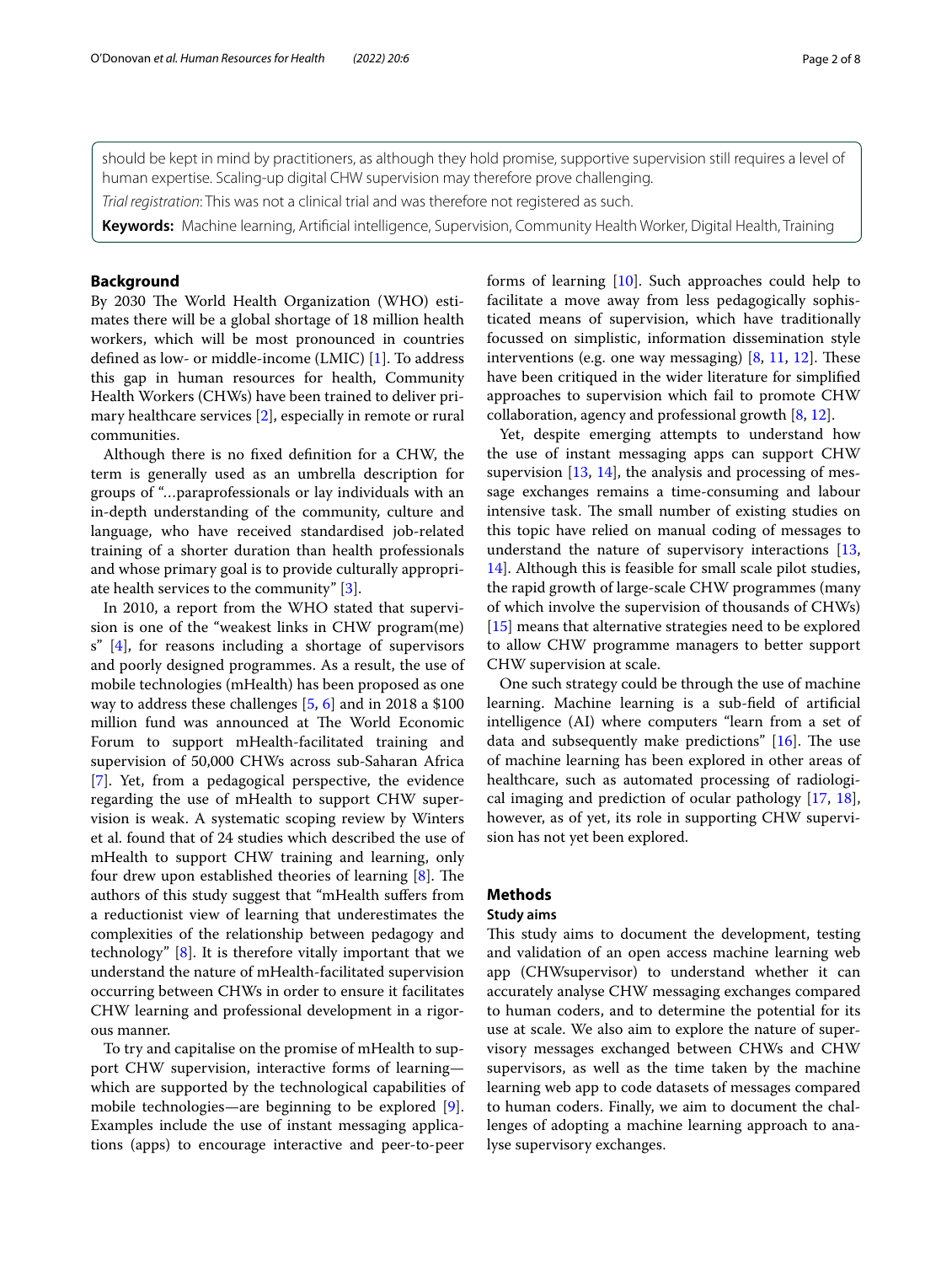#### **Study design**

This is a descriptive development and validation study carried out between March 2020 and April 2021.

## **Data sets used for web app development and validation**

The CHWsupervisor web app was developed and validated using messaging data exchanged between CHWs on WhatsApp [\[19](#page-7-18)]. WhatsApp is a publicly available instant messaging mobile App and free to download. It is the most popular mobile messaging App in sub-Saharan Africa, with an estimated 1.5 billion users globally [[20](#page-7-19)]. A key feature of WhatsApp is that it allows users to create and participate in group chats. It also allows users to record and send voice-notes, which is especially benefcial to illiterate users.

The CHWsupervisor web app was trained using messages obtained from a WhatsApp network in Uganda, involving CHWs (*n*=12, CHW peer-supervisors  $(n=2)$ , healthcare workers  $(n=2)$ , and research project facilitators  $(n=3)$ . Throughout the manuscript, this dataset is referred to as the 'training dataset'. Messages in this training data set were exchanged between January and July 2019 and came from two diferent WhatsApp groups—Group A and Group B:

- WhatsApp Group A contained 1109 messages and was primarily used to share logistical day-to-day information between CHWs and their supervisors (e.g. coordinating meetings and informing CHWs of training sessions) sending greetings, and the discussion of any other miscellaneous tasks.
- WhatsApp Group B contained 1078 messages and was designed as a space for both formal and informal learning. Here CHWs could engage with structured clinical cases released on a bi-monthly basis (which were moderated by the CHW facilitators), as well as share their own informal cases which they had encountered during their daily practice.

The CHW supervisor web app was then validated on 1242 messages obtained from a WhatsApp network in Kenya, which involved CHWs (*n*=25), CHW supervisors  $(n=8)$ , NGO officials  $(n=3)$ , Ministry of Health officials  $(n=2)$ , research project facilitators  $(n=2)$ , and a Community Health Committee representative  $(n=1)$ . Messages from this data set were exchanged between August 2014 and March 2015. Throughout the manuscript, this dataset is referred to as the 'validation dataset'.

## **Data analysis**

- i. Sorting and organising of messages
- WhatsApp messages from all datasets were downloaded to a Microsoft Excel spreadsheet and sorted based on the date and time they were sent using the automated 'Sort and Filter' function in Microsoft Excel. Each message was read in turn by one member of the research team. Personal identifers were removed from messages to preserve anonymity. Text messages sent in Luganda or Swahili were translated to English, and voice note messages were translated and transcribed into English. The translation was done by two members of the research team who were fuent in English and Luganda or Swahili, respectively. This was then double checked by two other members of the research team who were also bilingual to ensure consistency. Where there were disagreements about precise translation, a discussion was held and a fnal translation was decided on. Blank, non-sensical, media, and duplicate messages were removed from the datasets prior to analysis (for further information on removed messages please refer to the Additional fle [1\)](#page-6-0).
- ii. Manual coding of messages
- Individual messages across all WhatsApp datasets were coded based on the perceived supervisory objective of the message. This was done using a deductive approach by drawing upon an existing framework published by Vu Henry et al. [\[13\]](#page-7-12), which was based on initial work undertaken by Perry and Crigler to investigate how supportive supervision of CHWs contributes to health systems strengthening [\[21](#page-7-20)].

This framework contains three main categories of supervision:

(1) Communication and Information (e.g. messages pertaining to clarifying, giving or requesting information; exchanging logistical information; acknowledgements). Such examples might include:

"Please could you tell us where we are going to meet today to visit patients?"

- "We need to complete the patient data forms to be submitted to the health centre this week—please remind your colleagues."
- (2) Quality Assurance (e.g. messages regarding consent taking; health education; follow-up or outreach work; record keeping; safe patient management). Such examples might include: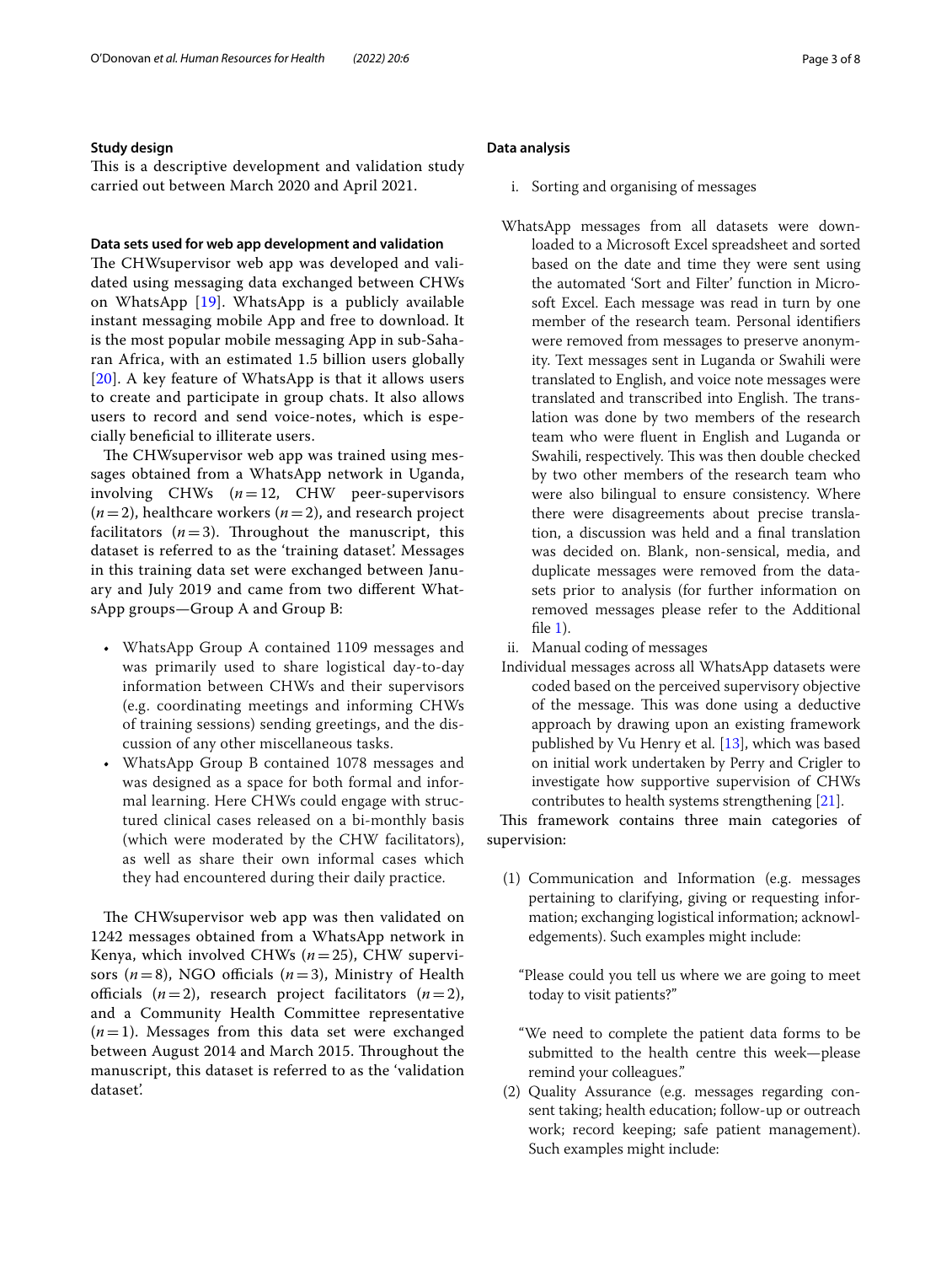"Please ensure the consent forms are signed by the patients you visit."

- "John\*, the patient you saw with the discharging ear will require antibiotic ear drops and follow-up, as it is likely they have Chronic Suppurative Otitis Media."
- (3) Supportive Environment (e.g. messages focussed on encouragement or praise; sending greetings; providing moral support giving thanks or inspiration; sending an apology). Such examples might include:
	- "Well done to everyone who attended today! You did a wonderful job."

"Keep up the great work in the community."

Each dataset was read individually by one member of the research team and assigned a code based on the above supervisory objectives. This was done in a hierarchical fashion, since sometimes messages contained multiple supervisory objectives. This meant messages were assigned primary, secondary and/or tertiary codes where necessary. The same individual then repeated this process two months later to check for any discrepancies. Where necessary, modifcations were made and messages were re-coded. This process took  $\sim$  6 weeks. A second member of the research team then coded the data sets. Following this process both coders met virtually via Skype over a period of 4 weeks to discuss each message in turn (usually 75–100 messages in one sitting) and came to a unified agreement as to the final coding system. This process was done consecutively.

#### **CHWsupervisor web app design and development**

The CHW supervisor web app was developed over a 9-month period (between March and November 2020) and uses the open access Tensorflow.js [[22](#page-7-21)]; a JavaScript deep machine learning library, developed by Google. This library was frst used to encode all 2187 messages from Groups A and B using the Universal Sentence Encoder [[23\]](#page-7-22); a deep learning model trained to produce a vector of 512 numbers for any English sentence. The Universal Sentence Encoder model was trained to produce encodings that were instrumental in good performance on a variety of natural language tasks. The CHWsupervisor web app was trained with encodings from the Universal Sentence Encoder and an optional encoding of the role of the message senders. It was trained to match the message category labels provided by the human coders. CHWsupervisor can also be used by groups who wish to categorise messages diferently from how it was done in this study. They need at least two spreadsheets of messages, one of which has been annotated with category labels. The app can then label the remaining unlabelled spreadsheets.

It is common practice in machine learning to adjust the parameters that defne the machine model's architecture and training settings. A period of fne-tuning was therefore undertaken to fnd the best parameters for the web app.

To take advantage of a higher-level interface compared to TensorFlow [\[24\]](#page-7-23), CHWsupervisor was implemented in *Snap!* [\[25](#page-7-24)]. The web app and source code are freely available at: [https://ecraft2learn.github.io/ai/snap/snap-no](https://ecraft2learn.github.io/ai/snap/snap-no-logging.html?project=CHWsupervisor)[logging.html?project](https://ecraft2learn.github.io/ai/snap/snap-no-logging.html?project=CHWsupervisor)=CHWsupervisor. For the libraries underlying CHWsupervisor and further specifc technical details on the development process, please refer to the Additional fles [2](#page-6-1) and [3.](#page-6-2)

To validate CHWsupervisor, we trialled it on a validation data set containing 1242 instant messages exchanged between CHWs and supervisors in Kenya.

For both the training (Uganda) and validation (Kenya) datasets, we compared the suggested codes generated by the CHWsupervisor web app with a set of combined codes that were manually generated by human coders.

#### **Statistical analysis**

Observed percentage agreements and Cohen's kappa coefficients were calculated using an open-source online statistical tool [\[26](#page-7-25)].

### **Results**

#### **Group characteristics**

Table [1](#page-3-0) outlines the total number of messages across each WhatsApp group based on the three supervisory categories: (i) Communication and information, (ii) Supportive environment and (iii) Quality Assurance.

<span id="page-3-0"></span>**Table 1** Breakdown of messages exchanged across the data sets according to supervisory category

|                                        | Training data set $(n=437)$                         |                                                        | Validation data set ( $n = 1242$ )                                    |                           |
|----------------------------------------|-----------------------------------------------------|--------------------------------------------------------|-----------------------------------------------------------------------|---------------------------|
|                                        | Combined human coder<br>categorisation $(n \, (\%)$ | <b>CHWsupervisor App</b><br>categorisation $(n \, 96)$ | Combined human coder CHWsupervisor App<br>categorisation $(n \, (\%)$ | categorisation (n<br>(96) |
| Communication and information messages | 308 (70.5%)                                         | 286 (65.5%)                                            | 565 (45.5%)                                                           | 498 (40.1%)               |
| Supportive environment messages        | 77 (17.6%)                                          | 114 (26%)                                              | 581 (46.8%)                                                           | 692 (55.7%)               |
| Quality Assurance messages             | 52 (11.9%)                                          | 37 (8.5%)                                              | 96 (7.7%)                                                             | 52 (4.2%)                 |

A breakdown of messages exchanged across the datasets according to their supervisory category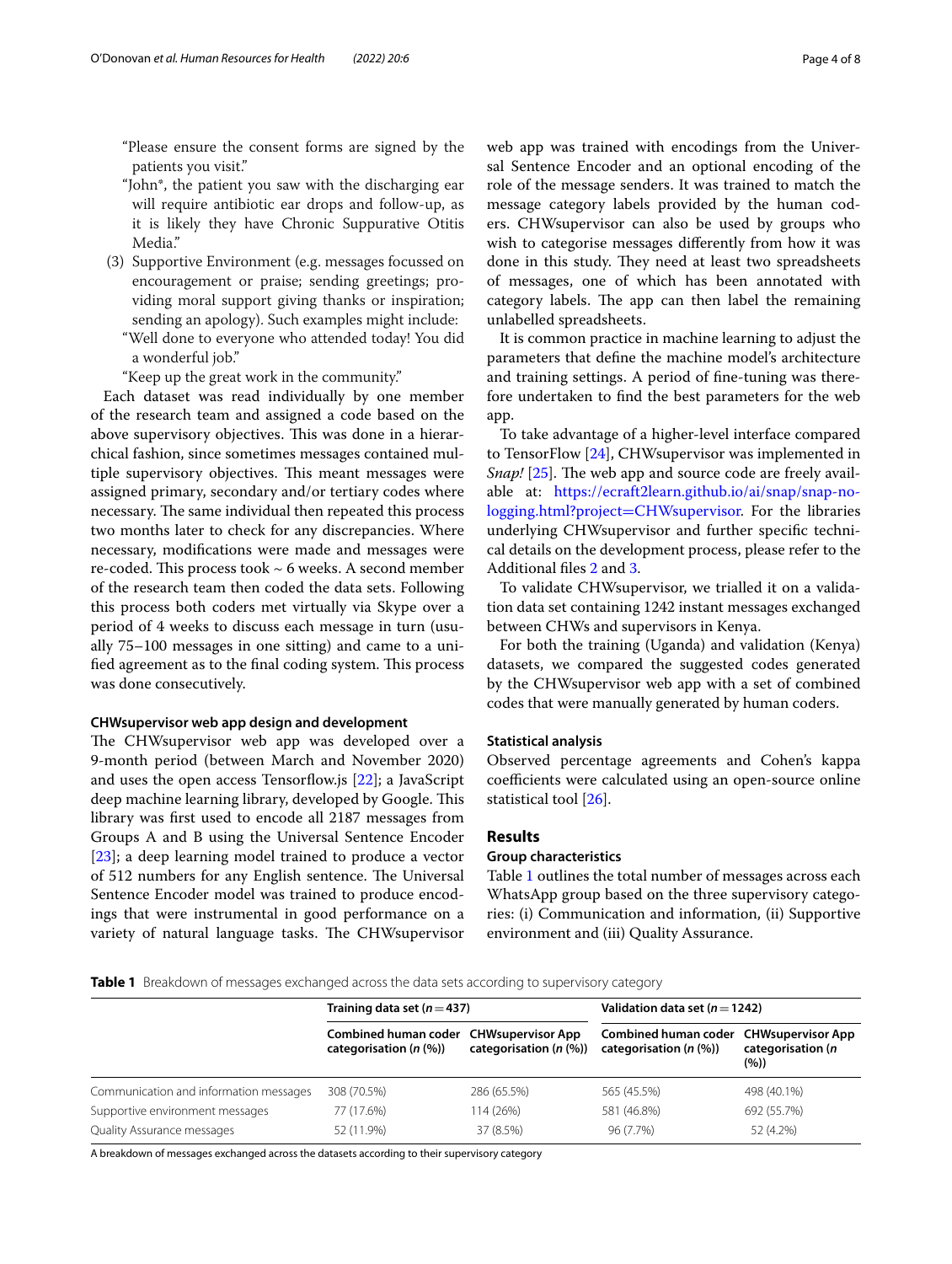#### **Human inter‑coder reliability**

#### *Training test set*

From the training test set, human inter-coder observed percentage agreement for the primary supervisory category of messages was 88% and the Cohen's kappa coeffcient was 0.70 (SE 0.04; CI 0.63–0.78).

### *Validation test set*

From the validation test set, human inter-coder observed percentage agreement for the primary supervisory category of messages was 95% and the Cohen's kappa coeffcient was 0.91 (SE 0.09; CI 0.90–0.94).

# **CHWsupervisor web app predictive reliability**

# *Training test set*

From the training test set, the observed percentage agreement for the primary supervisory category between the human coders was 78% and the Cohen's kappa coefficient was 0.56 (SE 0.04; CI 0.49–0.64).

# *Validation test set*

From the validation test set, the observed percentage agreement for the primary supervisory category between the human coders was 73% and the Cohen's kappa coeffcient was 0.51 (S.E: 0.02; CI: 0.47–0.56).

A summary of all inter-observer agreement statistics for both the training and validation data sets can be found in Table [2.](#page-4-0)

Please refer to the Additional fles for the confusion matrices for the training and validation data sets (see Additional fle [4](#page-6-3)).

### **Time taken to code messages**

Once the CHWsupervisor web app had been developed it took 46 min and 50 s unattended to code the full validation data set (1242 messages), in comparison to 12–14 h taken by each of the human coders. This was using a 4-year-old laptop with an Intel Core i7-7500U processor @2.70 GHz and 16 GB of installed memory.

## **Discussion**

The findings from our study suggest that human intercoder reliability for the primary supervisory category of digital messages is superior to that of a machine learning web app (CHWsupervisor). This was demonstrated by the fact that human inter-coder agreement across the training and validation datasets was 'substantial' to 'almost perfect', as suggested by observed percentage agreements of 88–95% and Cohen's kappa values of 0.7– 0.91. In comparison to the human coders, the predictive accuracy of the CHWsupervisor web app was 'moderate', suggested by observed percentage agreements of 73–78% and Cohen's kappa values of 0.51–0.56.

This work builds upon earlier studies which have attempted to better understand mHealth-facilitated CHW supervision, including those by Henry et al. and Pimmer et al. [\[13](#page-7-12), [14\]](#page-7-13). In both of these studies, the research teams manually coded WhatsApp supervisory exchanges between CHWs in Kenya and Malawi; however, no details were provided as to how long this process took, nor the agreement between coders. Similar to our study, Henry et al. coded the messages based on their supervisory category using the same coding framework and found that the majority of supervisory exchanges fell under the categories of 'Communication and Information' (33.4%) and 'Supportive Environment' (64.7%), with only 19% of exchanges related to 'Quality Assurance' [\[13](#page-7-12)].

Having a better understanding of the nature of supervisory exchanges at an individual level could help identify those members of the supervisory network who take on 'positive' roles within the group (i.e. those sending a high proportion of messages tagged as 'Supportive Environment'), as well as identify those CHWs who may appear to be less engaged. Having these insights could allow for tailored and personalised supervisory feedback, which has been documented as one way to increase CHW productivity in the existing literature [[27\]](#page-7-26). Similarly, if those at an organisational level (e.g. programme managers and supervisors) had an overview of the nature of digital supervisory exchanges, it could allow for greater insights regarding the focus of supervisory interactions and individual actor involvement. Analysis and feedback of supervisory exchanges is something which has been suggested as important in the wider literature on 'good supportive supervision' [[28\]](#page-7-27), but is a current gap in the existing literature on supervision specifc to CHWs. Given the fndings of our study, we suggest that a machine learning approach could be one potential way to

<span id="page-4-0"></span>**Table 2** Summary table of inter-observer agreement statistics for the training (Uganda) and validation (Kenya) data sets

|                                                                                                    | Training data set (Uganda)  | Validation data set (Kenya)                                     |
|----------------------------------------------------------------------------------------------------|-----------------------------|-----------------------------------------------------------------|
| Human coder agreement [observed % agreement; Cohen's Kappa value (SE; CI)]                         |                             | 88%; 0.7 (SE 0.04; CI 0.63-0.78) 95%; 0.91 (0.091; 0.895-0.937) |
| CHWsupervisor web app predication accuracy [observed % agreement; Cohen's<br>Kappa value (SE; CI)] | 78%: 0.56 (0.04: 0.49-0.64) | 73%; 0.51 (SE 0.021; CI 0.473-0.556)                            |

A summary of observed percentage agreements and Cohen's Kappa values for inter-human-coder agreements and CHWsupervisor web app prediction accuracy across the training and validation test sets.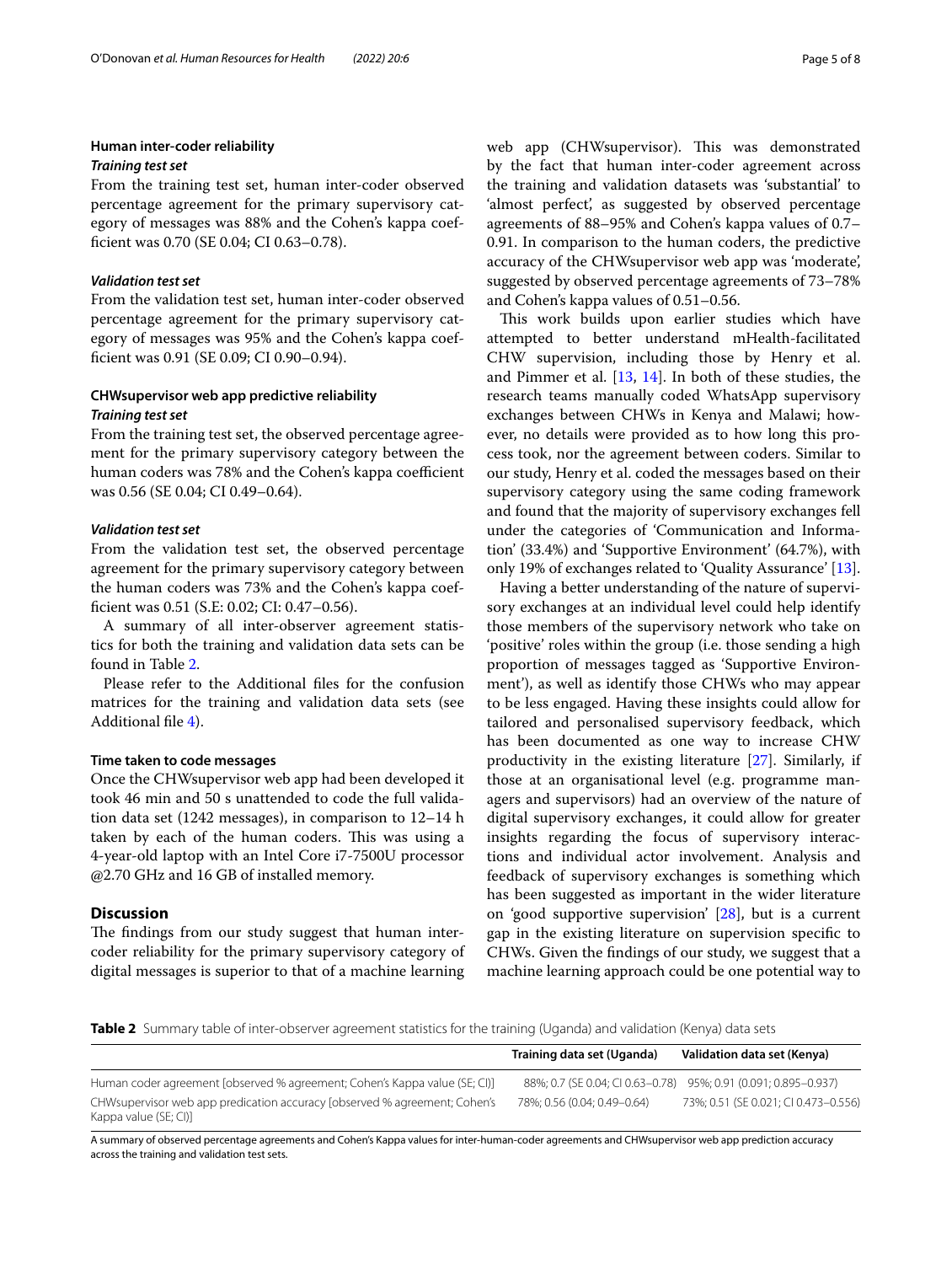help achieve this at scale; however, it requires refnement before it is widely adopted.

One of the major challenges of our study, which is perhaps one of the reasons why we observed lower predictive scores of the CHWsupervisor app compared to human-to-human ratings, is the complex nature of supervisory exchanges; these are nuanced, contextually situated, and often require an understanding of the actors involved and the nature of the dynamic dialogue. Unlike prior uses of machine learning in biomedical science in which there is a binary outcome (for example, the presence or non-presence of ocular pathology) [\[29](#page-7-28)], supervisory exchanges can contain multiple layers of interactions embedded within one message, can occur between multiple diferent actors within a dynamic space, and can be more open to individual interpretation.

One of the other limitations of the present analysis is that we focussed on the primary supervisory category of the message; however, there was a subset of messages which contained multiple diferent types of supervisory interactions. The CHWsupervisor web app did not have the ability to distinguish between frst-, second- and third-order supervisory categories within one message, but rather produced a 'confdence percentage' as to the likelihood of the message being in one of the three broad supervisory categories. Future iterations of the web app could therefore be developed to attempt to distinguish between high-, mid- and lower-order categories within complex supervisory exchanges.

Similarly, subtle linguistic nuances were not detected by the CHWsupervisor web app. For example, some messages were coded by the app as 'Communication and Information' since they appeared to be logistical messages asking the CHWs if they needed any help; however, the human coders inferred the tone of some of these messages as ones which were aimed at creating a 'Supportive Environment' given the encouraging nature.

Next, CHWsupervisor was only trained to code messages across three broad categories of supervision. This is likely to be useful to CHW programme managers and supervisors who wish to understand the general nature of supervision that is occurring. It can also allow supervisors to focus on areas they are particularly interested in. For example, highlighting and analysing messages related to 'Quality Assurance' may allow supervisors to understand the nature of messages related to public health messages or health promotion, and allow them to sub-analyse these for health mis-information (which has been documented as a concern regarding the use of instant-messaging platforms, such as WhatsApp, amongst healthcare workers) [[30\]](#page-7-29). However, the analysis did not extend to a more detailed sub-analysis of supervisory exchanges. For example, messages related to 'Quality Assurance' could be further sub-categorised into areas related to follow-up, household visits, health education and information, or referrals. Future work on subsequent models of the app could aim to capture this level of detail; however, the predictive accuracy at this level of subanalysis may prove challenging given that amongst just three broad supervisory categories predictive accuracy dropped from 'substantial' to 'moderate' when comparing human-generated codes against the CHWsupervisor web app-generated codes.

Regarding the transferability of the App, CHWsupervisor was developed and validated on messages exchanged between cohorts of CHWs in East Africa. Whilst we view it as a strength of our work that we validated the app on a second set of independent data from Kenya, it is possible that the nature of message exchanges between other CHWs from diferent cultures and geographic regions may afect the reliability of the app to accurately predict supervisory exchanges between CHWs from diferent regions of the world. Further validation of the app using alternative datasets should therefore be explored. Another technical limitation with the web app in its current form is that it is only able to detect and code textbased messages. This is a significant limitation given that almost half (49.7%) of messages exchanged by the CHWs in the data set from Uganda were voice messages. Furthermore, although the app can only process messages in English, the underlying technology is available in 16 diferent languages. Future work will therefore focus on automated transcription of voice-notes to text messages. It is also important to note that although WhatsApp was the instant-messaging platform used to develop and validate CHWsupervisor, all that is required to use the app is a spreadsheet containing the original messages. It should also be noted that the average message from the training data set (Uganda) contained 3.7 sentences (264 characters), while the validation data set (Kenya) was only 1.4 (78). This could have contributed to the moderate performance in the training data set in comparison to the validation data set and future work could explore predictive accuracy using message length and complexity as a variable. A further limitation with regards to the datasets used in this study was the relatively high ratio of CHW supervisors to CHWs, which is not always the reality on the ground. In both studies, remote supervision using mobile technologies did not pre-exist so it allowed the research team to establish remote supervision using WhatsApp with relatively small numbers of CHWs. It is therefore important to assess and evaluate this approach at scale in other programmes where supervisee to supervisor ratios are much higher. Likewise, only one member of the research team sorted and cleaned the dataset which may have led to potential bias. Finally, given the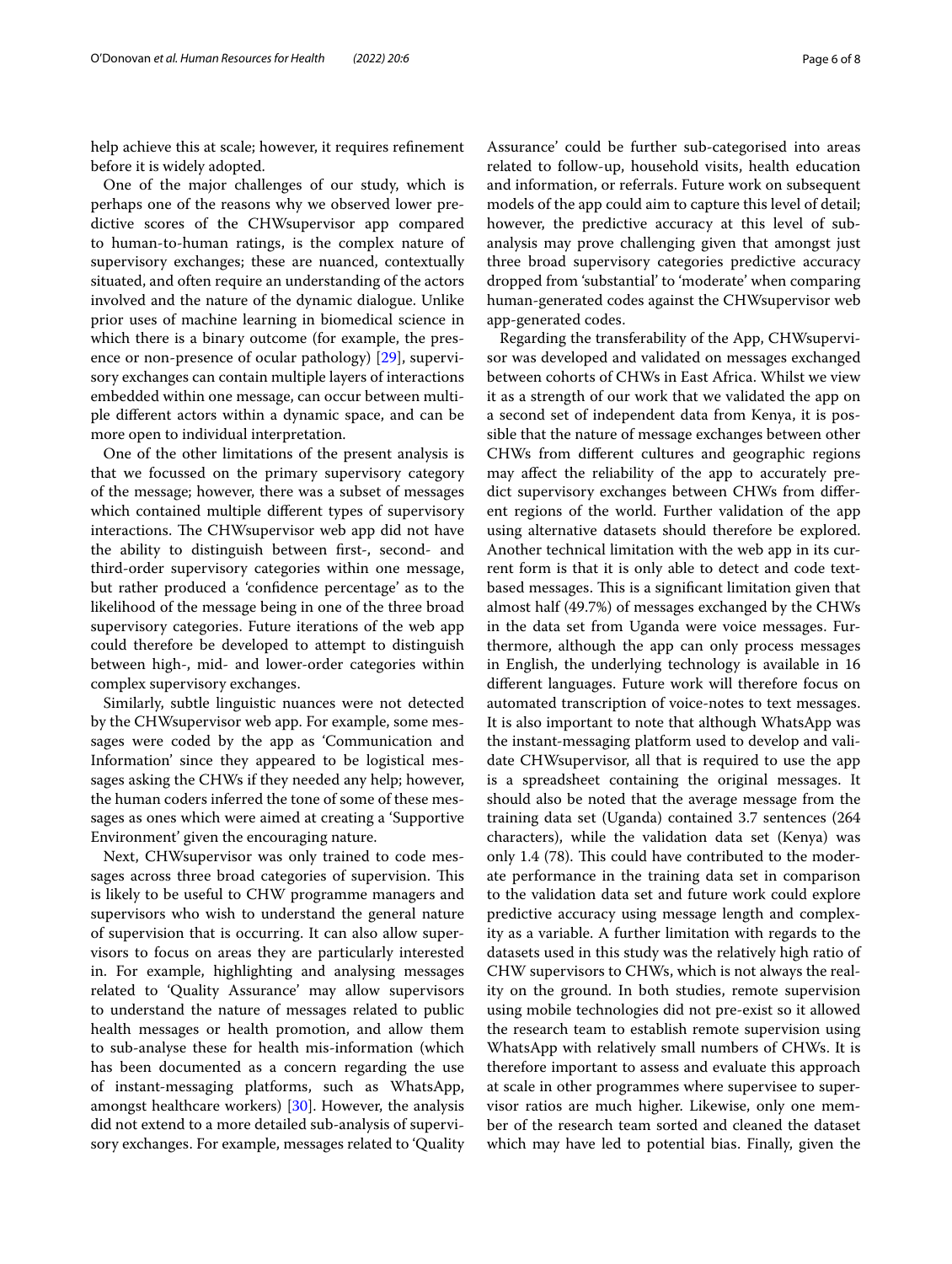CHWsupervisor web app was able to code the validation data set of 1242 messages 16 times faster than the fastest human coder (45 min 50 s vs. 12 h), such an approach does hold some promise if it were to be optimised given the speed at which large data sets could be analysed. Given the growth in digitally assisted CHW supervision, we therefore suggest further refnement and testing of the app is warranted.

# **Conclusions**

Despite claims that machine learning could "transform global health care in a myriad of ways"  $[31]$  $[31]$ , little empirical work has been conducted to explore the potential application of such strategies to CHW supervision an important but underexplored component of health systems strengthening in LMICs. This current study is one of the frst of its kind to apply a machine learning approach to the analysis of digital supervisory messages between CHWs. Our open access machine learning web app was able to predict the nature of supervisory exchanges with 'moderate agreement' when compared to human-coders. Although such an approach could help those responsible for moderating and facilitating CHW supervision to better understand the general nature of supervision occurring between CHWs at scale, our study was not without its limitations, of which there were several. These included challenges with the app being able to accurately predict the nuanced nature of more complex and lengthy message exchanges, and potential issues with transferability to other contexts. As a result, we caution viewing machine learning approaches to supervisory analysis at scale as a panacea, but highlight the continued need for human expertise given the nuanced complexities of supervisory exchanges.

#### **Abbreviations**

AI: Artifcial intelligence; CHW: Community Health Worker; LMIC: Low- and middle-income country; mHealth: Mobile Health; WHO: World Health Organization.

#### **Supplementary Information**

The online version contains supplementary material available at [https://doi.](https://doi.org/10.1186/s12960-021-00699-5) [org/10.1186/s12960-021-00699-5](https://doi.org/10.1186/s12960-021-00699-5).

<span id="page-6-1"></span><span id="page-6-0"></span>**Additional fle 1**: Data cleaning process for test and validation data sets.

<span id="page-6-2"></span>**Additional fle 2:** Links to libraries underlying the CHWsupervisor web app.

<span id="page-6-3"></span>**Additional fle 3:** Additional CHWsupervisor web app development details.

**Additional fle 4:** Confusion matrices.

#### **Acknowledgements**

We wish to thank the CHWs who were involved in this study as research participants and partners. We also wish to thank the Mukono District Health Office for allowing this study to take place in their district. We thank our incountry and international partners who have critiqued or fed back on various aspects of the wider project in order to strengthen its overall design, including Dr Chris Paton, Dr David Musoke, Professor Mahmood Bhutta, Dr Doreen Nyanzi, Miss Hannah Behringer, Dr Esther Lodra and Dr Daniel Nyanzi.

#### **Authors' contributions**

Author contributions were as follows: JOD, KK and NW conceptualised the study. JOD, RH, ASN, AG, AL, SM were involved in data curation. JOD, ASN, RH, MM, KK, SM, AG, AL were involved in formal analysis. JOD, AG, NW were involved in funding acquisition. JOD, ASN, RH, KK, AG, AL, SM, NW were involved in investigation. JOD, KK, NW were responsible for methodology. JOD, KK, AG, NW were responsible for project administration. JOD, KK, RH, ASN, KK, NW were responsible for acquiring resources and utilisation of software. NW was responsible for supervision. JOD, ASN, RH, KK and MM were responsible for data validation. KK was responsible for data visualisation. JOD, KK and NW undertook writing of the original draft, and all authors took an equal role in writing for review and editing. Verifcation of underlying data was done by JOD, KK, MM, AG and NW. All authors agree to take public responsibility for the paper's contents and have approved the fnal paper prior to submission. All authors read and approved the fnal manuscript.

#### **Funding**

Funding for this study was provided jointly by grants from the Economic and Social Research Council (ESRC) (ES/P000649/1) and the ESRC-DFID Joint Scheme for Research on International Development (ES/ J018619/2).

#### **Availability of data and materials**

The source codes used in this study are available online (see additional material for further details). The datasets generated and/or analysed during the current study are not publicly available due to the sensitive nature of certain topics discussed and for matters relating to confdentiality. Sharing of the data from the private WhatsApp groups was not granted during the ethical approval process for this study. They are therefore not available to be shared.

#### **Declarations**

#### **Ethics approval and consent to participate**

Research Ethics Committee approval was obtained from the Mengo Hospital Research Ethics Committee (114/07-18) and UNCST (SS 4723). Approval was also granted from The Department of Education Research and Ethics Committee at the University of Oxford (ED-CIA-18-218) and the Amref Health Africa Ethics and Scientifc Review Committee (AMREF-ESRC P203/2015). The research conformed to the principles embodied in the Declaration of Helsinki. All participants who were members of the WhatsApp groups (for example, the CHWs) signed informed consent forms.

#### **Consent for publication**

Not applicable.

#### **Competing interests**

All authors have completed the ICMJE uniform disclosure form at [www.icmje.](http://www.icmje.org/coi_disclosure.pdf) [org/coi\\_disclosure.pdf](http://www.icmje.org/coi_disclosure.pdf) and declare: Dr O'Donovan reports Grants and personal fees from the Economic and Social Research Council, during the conduct of the study. No fnancial relationships with any organisations that might have an interest in the submitted work in the previous three years; no other relationships or activities that could appear to have infuenced the submitted work.

#### **Author details**

<sup>1</sup> Division of Research and Health Equity, Omni Med Uganda, Mukono District, Makata, Uganda. <sup>2</sup> Learning and New Technologies Research Group, Department of Education, University of Oxford, Oxford, United Kingdom. <sup>3</sup> Department of Medicine, Tufts University School of Medicine, Boston, United States of America. 4 Division of Health and Social Sciences, Amref International University, Nairobi, Kenya. <sup>5</sup> Division of Research, Medic Mobile, Nairobi, Kenya.

Received: 20 July 2021 Accepted: 9 December 2021Published online: 16 March 2022